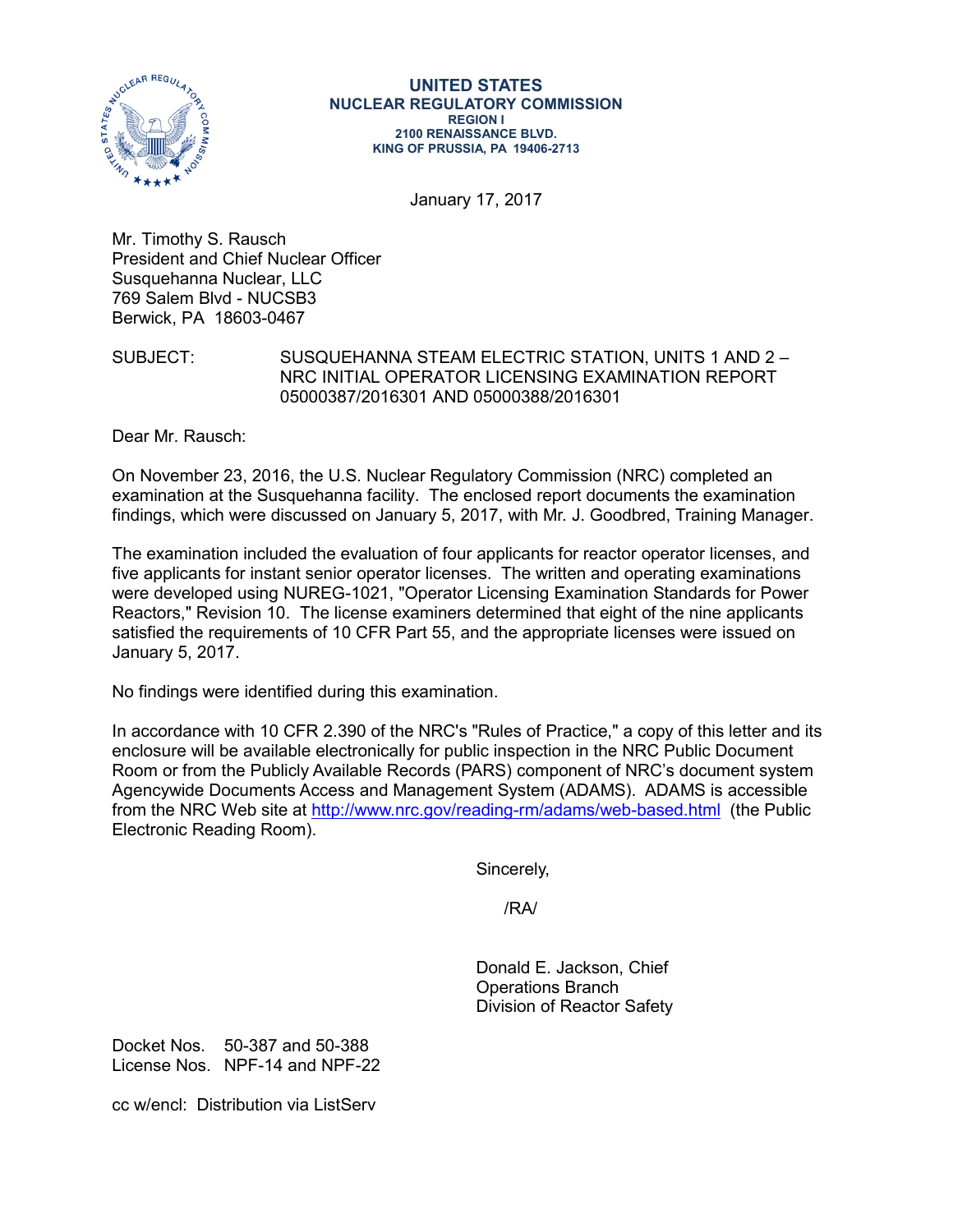## SUBJECT: SUSQUEHANNA STEAM ELECTRIC STATION, UNITS 1 AND 2 – NRC INITIAL OPERATOR LICENSING EXAMINATION REPORT 05000387/2016301 AND 05000388/2016301 dated January 17, 2017

Enclosure:

NRC Initial Operator Licensing Examination Report 05000387/2016/301 and 05000388/2016/301 w/Attachment: Supplemental Information

#### DISTRIBUTION w/encl: (via e-mail) DDorman, RA

DLew, DRA MScott, DRP DPelton, DRP RLorson, DRS JYerokun, DR DSchroeder, DRP SBarber, DRP ATurilin, DRP JGreives, DRP, SRI TDaun, DRP, RI AGould, DRP, AA JBowen, RI, OEDO TFish, DRS DEJackson, DRS RidsNrrPMSusquehanna Resource RidsNrrDorlLpl1-2 Resource ROPreports Resource

#### DOCUMENT NAME: G:\DRS\Operations Branch\FISH\Exam 17-Susq Nov 14 2016 (U01931)\Exam 2016 Report.docx<br>ADAMS ACCESSION NO.: ML17018A264 ADAMS ACCESSION NO.: ML17018A264

| ☑<br><b>SUNSI Review</b> |               | ☑<br>Non-Sensitive<br>Sensitive |  | ☑<br><b>Publicly Available</b><br>Non-Publicly Available |  |  |
|--------------------------|---------------|---------------------------------|--|----------------------------------------------------------|--|--|
| <b>OFFICE</b>            | RI/DRS/OB     | RI/DRS/OB                       |  |                                                          |  |  |
| <b>NAME</b>              | TFish/DEJ for | DEJackson/DEJ                   |  |                                                          |  |  |
| <b>DATE</b>              | 01/17/17      | 01/17/17                        |  |                                                          |  |  |

**OFFICIAL RECORD COPY**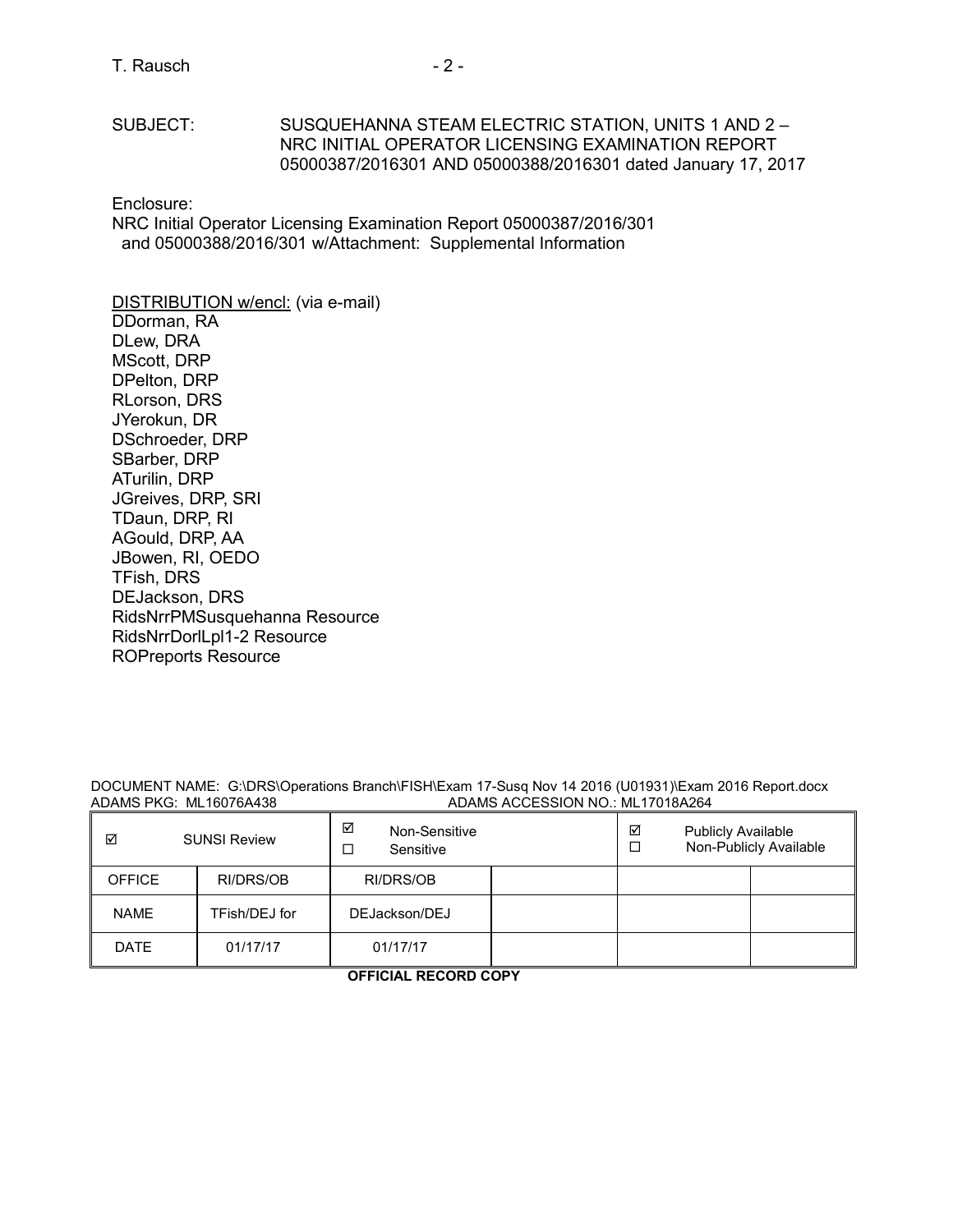# **EXAMINATION REPORT**

# **U.S. NUCLEAR REGULATORY COMMISSION REGION I**

| Docket:      | 50-387 and 50-388                                                                                                                                                                                                                                                                  |  |  |
|--------------|------------------------------------------------------------------------------------------------------------------------------------------------------------------------------------------------------------------------------------------------------------------------------------|--|--|
| License:     | NPF-14 and NPF-22                                                                                                                                                                                                                                                                  |  |  |
| Report :     | 05000387/2016301 and 05000388/2016301                                                                                                                                                                                                                                              |  |  |
| Licensee:    | Susquehanna Nuclear, LLC<br><b>Talen Energy</b>                                                                                                                                                                                                                                    |  |  |
| Facility:    | Susquehanna Steam Electric Station, Units 1 and 2                                                                                                                                                                                                                                  |  |  |
| Location:    | Berwick, PA 18603-0467                                                                                                                                                                                                                                                             |  |  |
| Dates:       | November 14-18, 2016 (Operating Test Administration)<br>November 23, 2016 (Written Examination Administration)<br>November 23 – December 20, 2016 (NRC Examination Grading)<br>December 2 and 12, 2016 (Licensee Submitted Post Exam Package)<br>January 5, 2017 (Licenses Issued) |  |  |
| Examiners:   | T. Fish, Chief Examiner, Operations Branch<br>T. Hedigan, Operations Engineer<br>N. Embert, Operations Engineer<br>T. Dunn, Operations Engineer                                                                                                                                    |  |  |
| Approved By: | Donald E. Jackson, Chief<br><b>Operations Branch</b><br>Division of Reactor Safety                                                                                                                                                                                                 |  |  |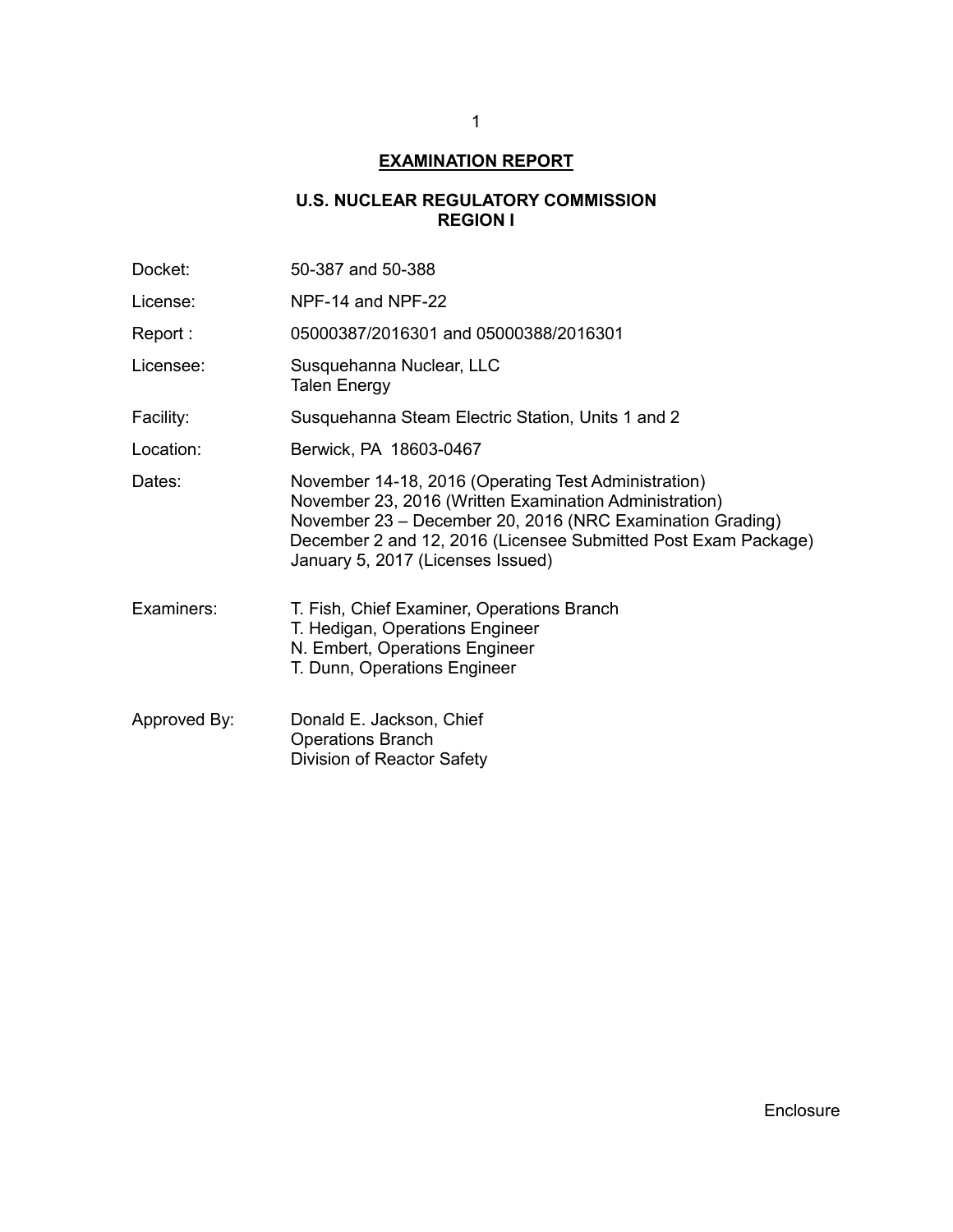#### **SUMMARY**

ER 05000387/2016301 and 05000388/2016301; November 14-18, 2016 and November 23, 2016; Susquehanna Steam Electric Station, Units 1 and 2; Initial Operator Licensing Examination Report.

The examination included the evaluation of four applicants for reactor operator licenses, and five applicants for instant senior operator licenses. The written and operating examinations were developed using NUREG-1021, "Operator Licensing Examination Standards for Power Reactors," Revision 10. The license examiners determined that eight of the nine applicants satisfied the requirements of 10 CFR Part 55, and the appropriate licenses were issued on January 5, 2017.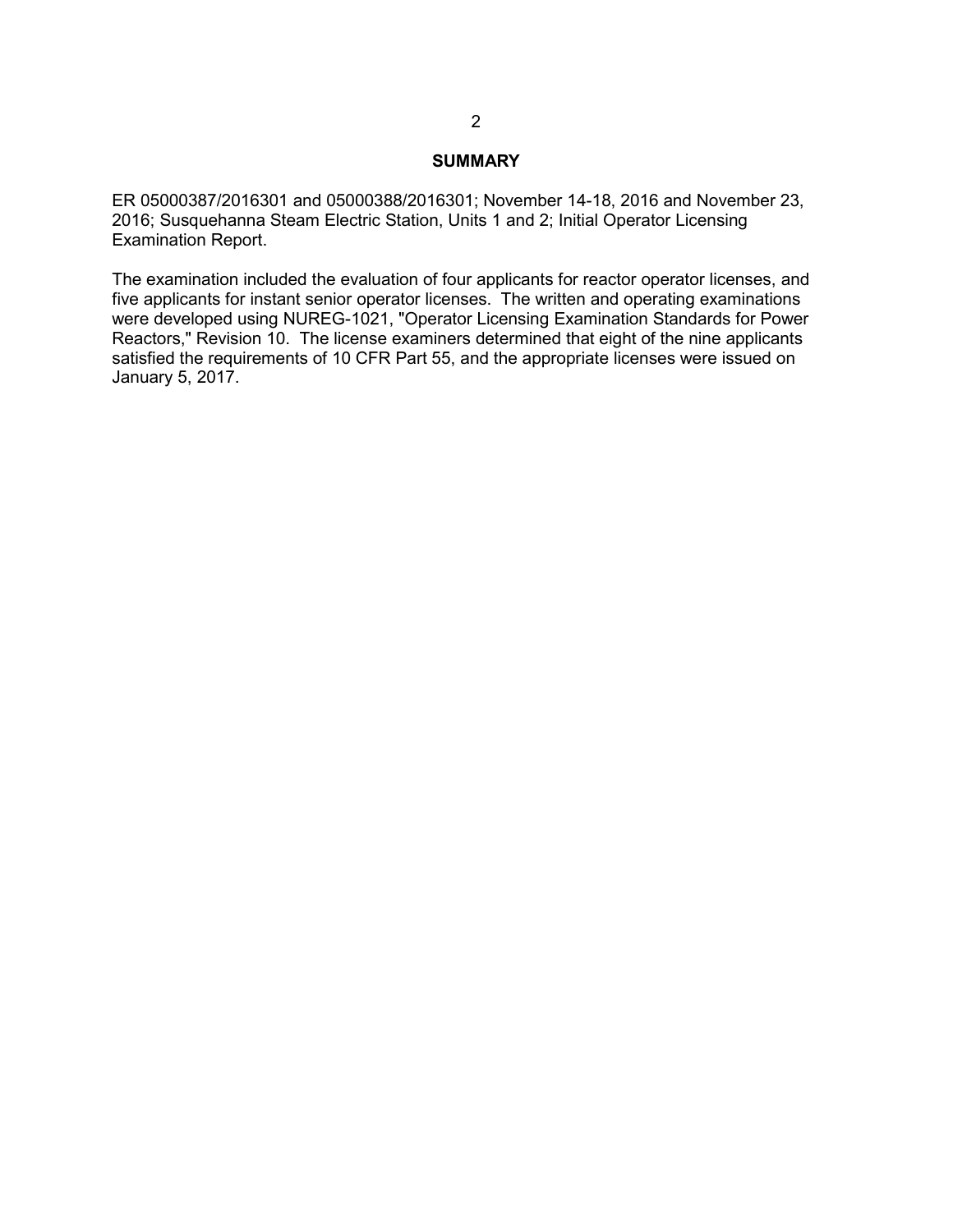## **4. OTHER ACTIVITIES (OA)**

#### 4OA5 Other Activities (Initial Operator License Examination)

#### .1 License Applications

a. Scope

The examiners reviewed all license applications submitted by the licensee to ensure the applications reflected that each applicant satisfied relevant license eligibility requirements. The applications were submitted on NRC Form 398, "Personal Qualification Statement," and NRC Form 396, "Certification of Medical Examination by Facility Licensee." The examiners also audited four of the license applications in detail to confirm that they accurately reflected the subject applicant's qualifications. This audit focused on each applicant's experience and on-the-job training, including control manipulations that provided significant reactivity changes.

b. Findings

No findings were identified.

#### .2 Operator Knowledge and Performance

a. Examination Scope

On November 23, 2016, the licensee proctored the administration of the written examinations to all applicants. The licensee staff graded the written examinations, analyzed the results, and presented their analysis to the NRC on December 2, 2016.

The NRC examination team administered the various portions of the operating examination to all applicants November 14-18, 2016. The four applicants for reactor operator licenses participated in at least two dynamic simulator scenarios, in a control room and facilities walkthrough test consisting of 11 system tasks, and an administrative test consisting of four administrative tasks. The five applicants seeking an instant senior operator license participated in at least two dynamic simulator scenarios, a control room and facilities walkthrough test consisting of 10 system tasks, and an administrative test consisting of five administrative tasks.

b. Findings

All applicants passed all parts of the operating test. Eight of the nine applicants passed the written examination. One reactor operator applicant failed the written exam. For the written examinations, the reactor operator applicants' average score was 82.99 percent and ranged from 78.66 to 88.00 percent; the senior operator applicants' average score was 85.80 percent and ranged from 85.00 to 87.00 percent.

The text of the examination questions may be accessed in the ADAMS system under the accession numbers noted in Attachment 1. In accordance with current NRC policy, the release of this written examination in ADAMS to the public will be delayed for two years.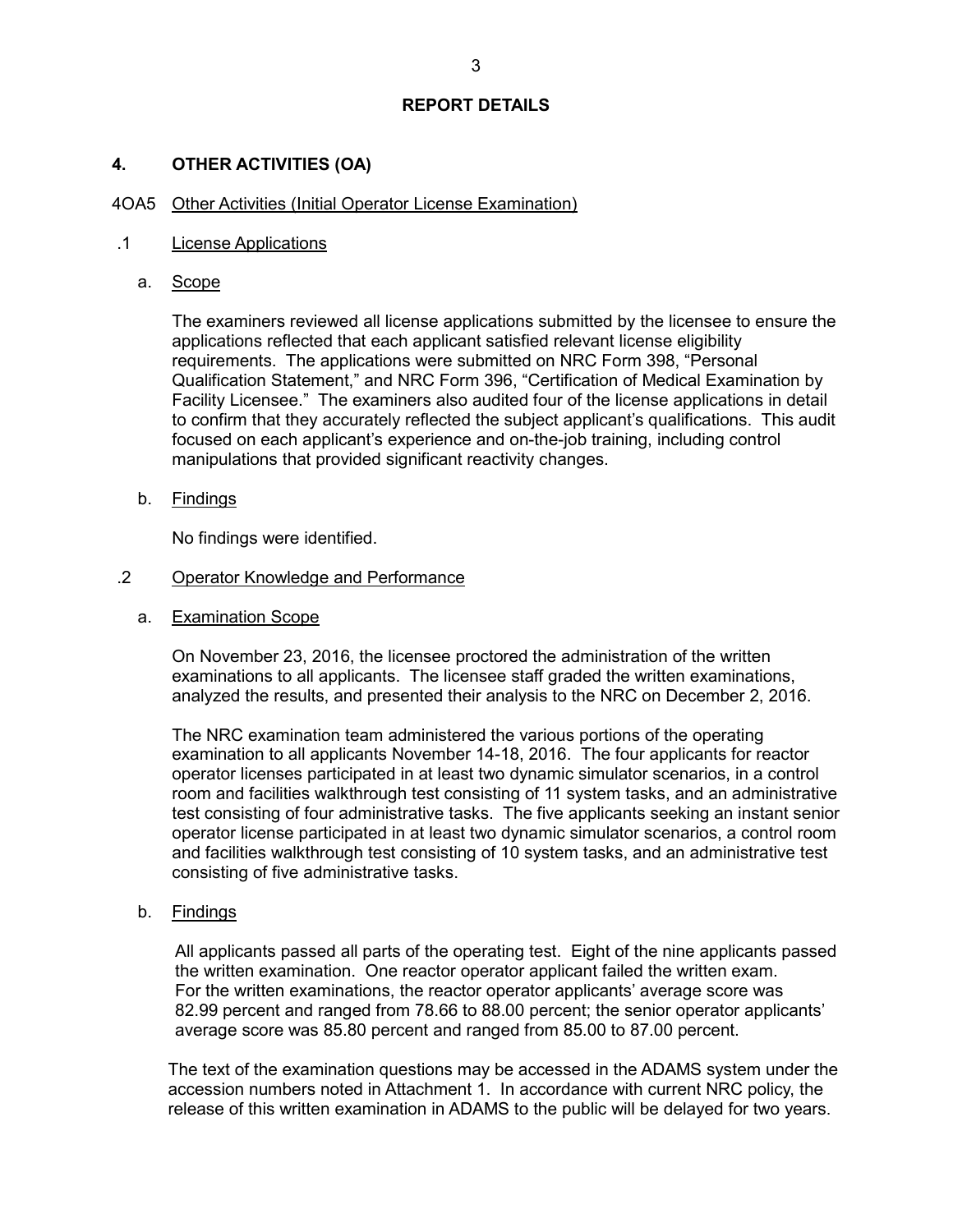## .3 Initial Licensing Examination Development

analysis to the chief examiner.

### a. Examination Scope

The facility licensee developed the examinations in accordance with NUREG-1021, Revision 10. All facility licensee training and operations staff involved in examination preparation and validation were listed on a security agreement. The facility licensee submitted both the written and operating examination outlines on August 19, 2016. The chief examiner reviewed the outlines against the requirements of NUREG-1021, and provided comments to the licensee. The facility licensee submitted the draft examination package on September 16, 2016. The chief examiner reviewed the draft examination package against the requirements of NUREG-1021, and provided comments to the licensee. The NRC conducted an onsite validation of the operating examinations and provided further comments during the week of October 17, 2016. The licensee satisfactorily completed comment resolution on November 10, 2016.

b. Findings

The NRC approved the initial examination outline and advised the licensee to proceed with examination development.

The examiners determined that the written and operating examinations initially submitted by the licensee were within the range of acceptability expected for a proposed examination.

No findings were identified.

### .4 Simulation Facility Performance

### a. Examination Scope

The examiners observed simulator performance with regard to plant fidelity during the examination validation and administration.

b. Findings

No findings were identified.

### .5 Examination Security

a. Examination Scope

The examiners reviewed examination security for examination development and during both the onsite preparation week and examination administration week for compliance with NUREG-1021 requirements. Plans for simulator security and applicant control were reviewed and discussed with licensee personnel.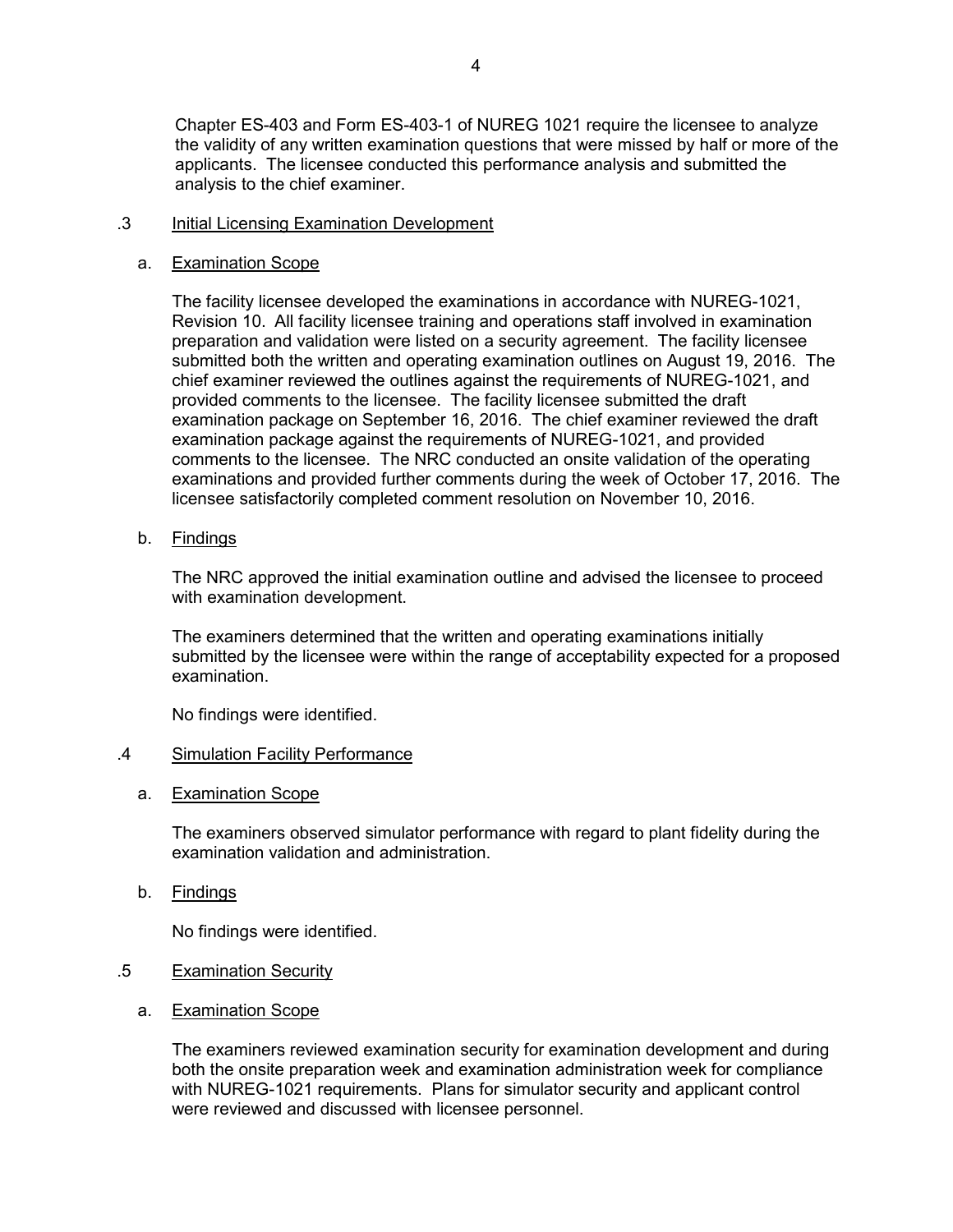b. Findings

No findings were identified.

# **4OA6 Meetings, Including Exit**

The chief examiner presented the examination results to Mr. J. Goodbred, Training Manager, on January 5, 2017. The licensee acknowledged the findings presented.

The licensee did not identify any information or materials used during the examination as proprietary.

Attachment: Supplemental Information